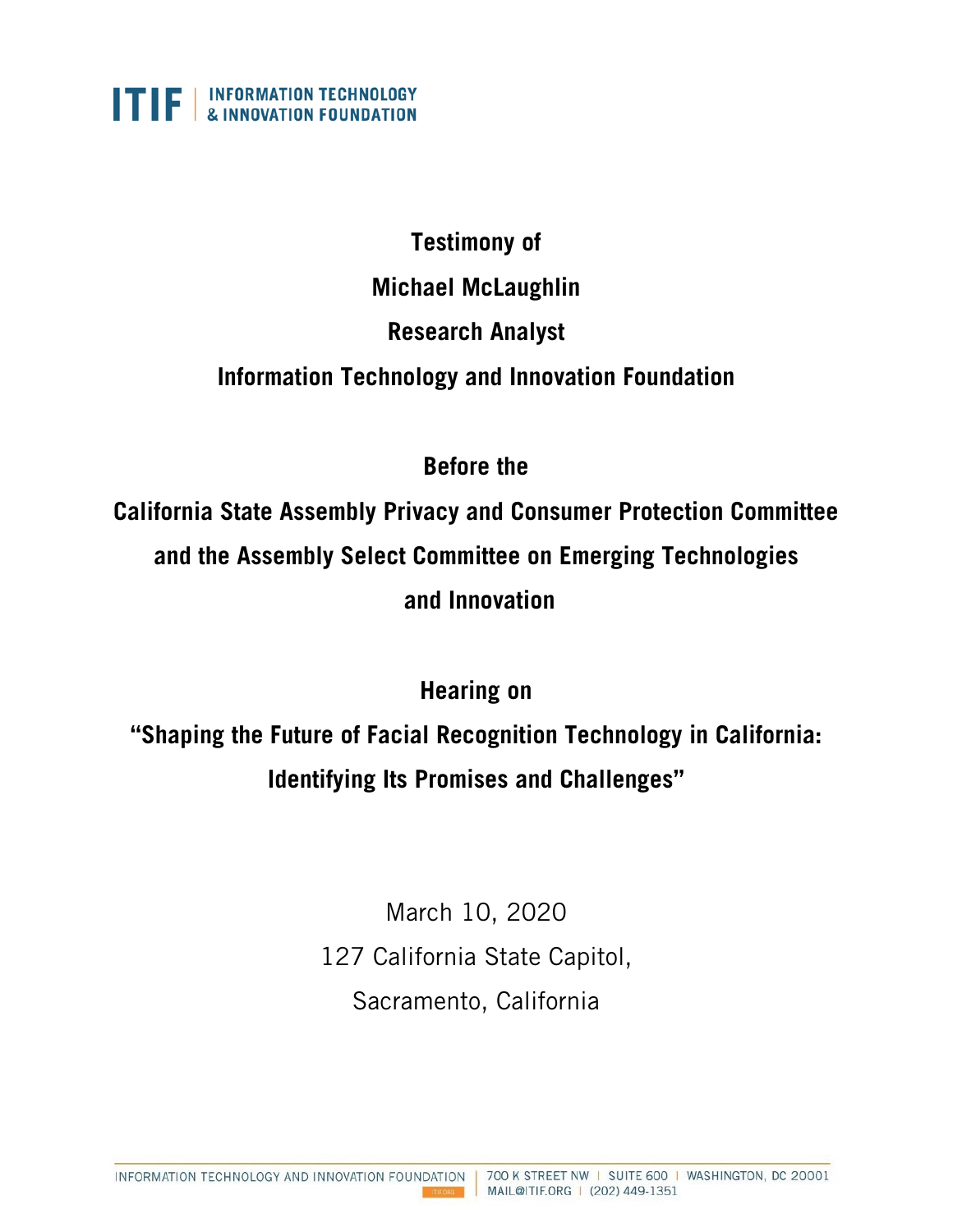Chairman Chau, Vice-Chair Kiley, and members of the committee, thank you for the opportunity to appear before you to discuss the current legal framework and the potential need for government regulation of facial recognition technology.

I am a research analyst at the Information Technology and Innovation Foundation (ITIF). ITIF is a nonprofit, nonpartisan think tank whose mission is to formulate and promote public policies to advance technological innovation and productivity.

In my testimony today, I would like to discuss the benefits of facial recognition technology, the current frameworks governing the use of the technology, and additional steps the California State Legislature can take to improve oversight and accountability.

#### **THE BENEFITS OF FACIAL RECOGNITION**

Facial recognition technology compares images of faces to determine their similarity, which the technology represents using a similarity score. The technology often performs one of two types of comparisons. The first comparison is known as a one-to-many or identification search, in which the technology uses a probe image to search a database of images to find potential matches. The second comparison is known as a one-to-one or verification search as the technology compares two images to determine the similarity of the faces in them. In many cases, the faces in images are considered a match if their similarity score meets or exceeds the match threshold, a number the operator assigns that represents a minimum acceptable similarity score.<sup>[1](#page-8-0)</sup> The technology has rapidly improved in recent years and is providing numerous benefits to society.

First, facial recognition has increased public safety.[2](#page-8-1) For example, in April 2019, a California law enforcement officer saw a Facebook post about a missing young girl. The officer used facial recognition technology to find online sex trafficking advertisements that featured the missing girl. These matches led to more traditional police work, and within weeks, the recovery of the child.<sup>[3](#page-8-2)</sup> Facial recognition has also helped identify individuals committing crimes ranging from shoplifting and check forgery to armed robbery and murder.<sup>[4](#page-8-3)</sup> In addition, the technology can help law enforcement avoid arresting individuals for minor infractions of the law. For example, the San Diego Police Department must issue a citation to an individual that has violated a local ordinance or state law. If that person cannot confirm their identification, the department arrests the individual and runs their fingerprints. Between 2012 and 2019, however, the department used mobile facial recognition and fingerprint scanning devices, which allowed the department's officers to quickly identify an individual, and thus avoid booking an individual for failing to identify themselves.<sup>[5](#page-8-4)</sup>

It is important to remember that without facial recognition, police must try to identify witnesses, suspects, and other persons of interest in a crime manually, such as by combing through mugshot photos or asking the public to help identify someone. These processes are slow, inaccurate, and expensive, particularly compared to using facial recognition.[6](#page-8-5) Indeed, facial recognition will make it much more feasible to investigate low-dollar crimes, such as car break-ins and package thefts from doorsteps, which often go unaddressed.

Second, facial recognition has increased convenience for consumers. For example, the restaurant chain CaliBurger (also known for hiring Flippy, the hamburger-flipping robot, in 2018) has built a self-service kiosk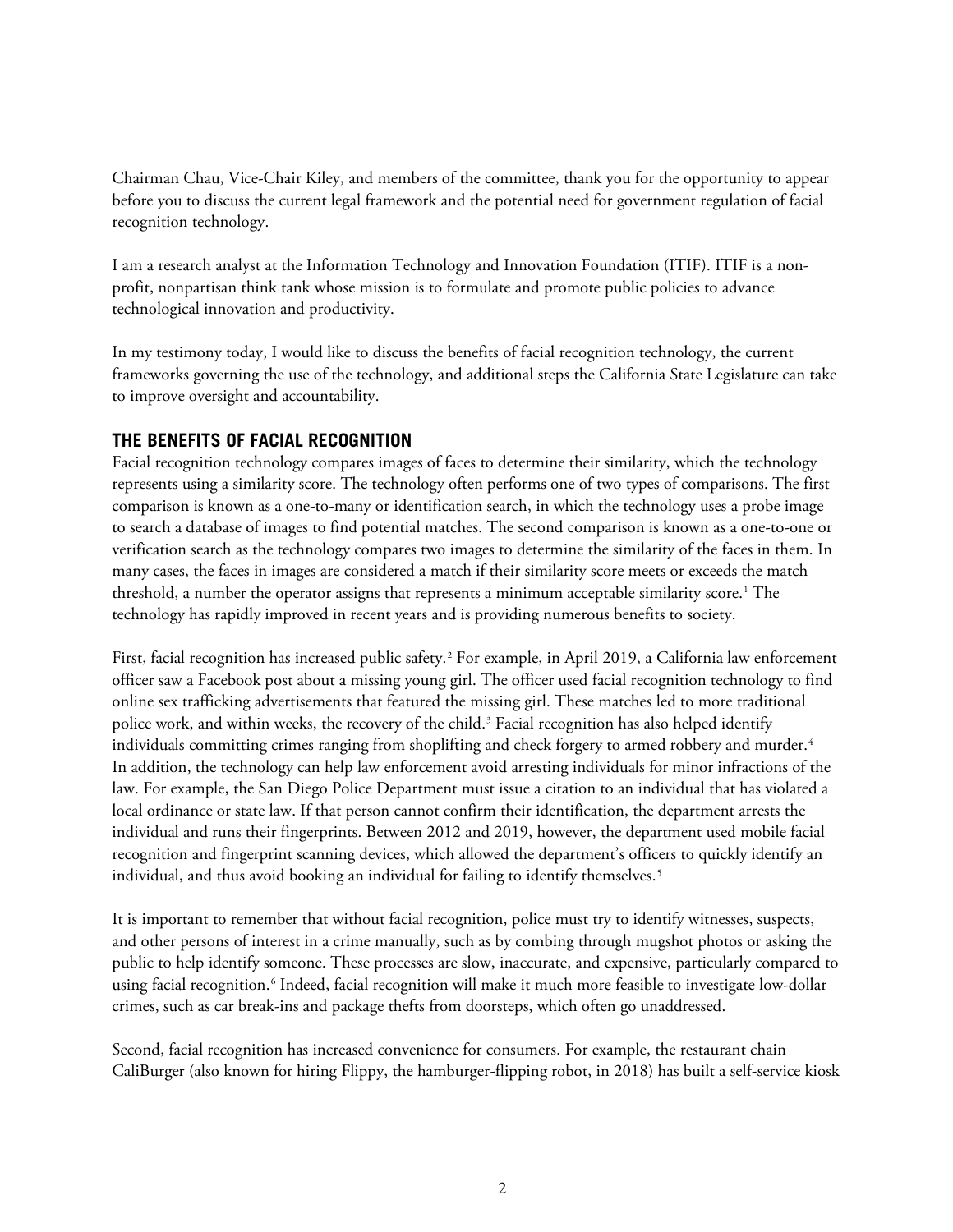with technology company NEC that uses facial recognition to identify customers who have registered for its loyalty program and automatically pulls up their favorite orders.<sup>[7](#page-8-6)</sup> In addition, airlines are using facial recognition to allow travelers to get through airports faster and more easily. For example, travelers at the international terminal in the Atlanta airport can use facial recognition to check-in at self-service kiosks, drop their checked baggage, identify themselves at the TSA checkpoint, and board their flights.<sup>[8](#page-8-7)</sup> In a test at the Los Angeles international airport, facial recognition expedited processing so that 350 passengers could board a plane in less than 20 minutes—half the time it usually takes.<sup>[9](#page-8-8)</sup>

Third, businesses are using the technology to improve security in several ways. For example, credit card companies like Visa and Mastercard have launched services that allow customers to verify the authenticity of online purchases by taking selfies[.10](#page-8-9) In addition, some banks are using facial recognition to verify their customers' identity—online, in-person at a physical branch, and at ATMs.[11](#page-9-0) Lastly, retailers also use facial recognition to identify known shoplifters, with some stores reporting the technology has reduced theft by 30 percent.<sup>[12](#page-9-1)</sup>

Fourth, facial recognition has increased the accessibility of services for disabled individuals. For example, Facebook uses facial recognition to make its platform more accessible by automatically adding descriptive text to photos to explain who is in a photo.<sup>[13](#page-9-2)</sup> Users who are blind or have low vision can use screen readers that read aloud this text so they can better understand the photos from their friends and family.<sup>[14](#page-9-3)</sup>

#### **EXISTING PROTECTIONS FROM FACIAL RECOGNITION ABUSES**

Californians are protected from possible abuses of facial recognition technology in several ways, including by state law, the U.S. Constitution, and self-regulatory efforts by industry.

First, the newly enacted California Consumer Privacy Act provides Californians numerous privacy rights concerning the collection, use, and sharing of personal data of biometrics, including imagery of the face.[15](#page-9-4) For example, businesses that have annual gross revenues greater than \$25 million or hold identifying data for 50,000 or more people must inform consumers if they are collecting personal data.[16](#page-9-5) Consumers also have the right to know the reason why a business is collecting data, and if the business is selling the data and to whom. In addition, consumers have the right to request access to the data and for an organization to delete it, unless the data is necessary for several purposes, such as detecting security incidents or preventing illegal activity.<sup>[17](#page-9-6)</sup> The act also provides consumers the right to block businesses from selling their data. Furthermore, businesses cannot sell the personal data of an individual under the age of 16, unless they receive opt-in consent from a parent or guardian for children under 13 or opt-in consent from a child between 13 and 16.[18](#page-9-7) Businesses also cannot discriminate against an individual that exercises their privacy rights, such as charging a higher price or offering a lower quality of service, unless the difference is related to the value of the consumer's data.<sup>[19](#page-9-8)</sup> Collectively, these rights increase the transparency of the use of facial recognition by private actors and limit potential abuses, such as the unwanted sale of facial recognition data.

Second, the Body Camera Accountability Act (AB 1215) prohibits law enforcement from using a facial recognition system to analyze data collected from an officer camera. The law sunsets in [20](#page-9-9)23.<sup>20</sup> While there are many beneficial applications of using facial recognition with policy body cameras, such as helping law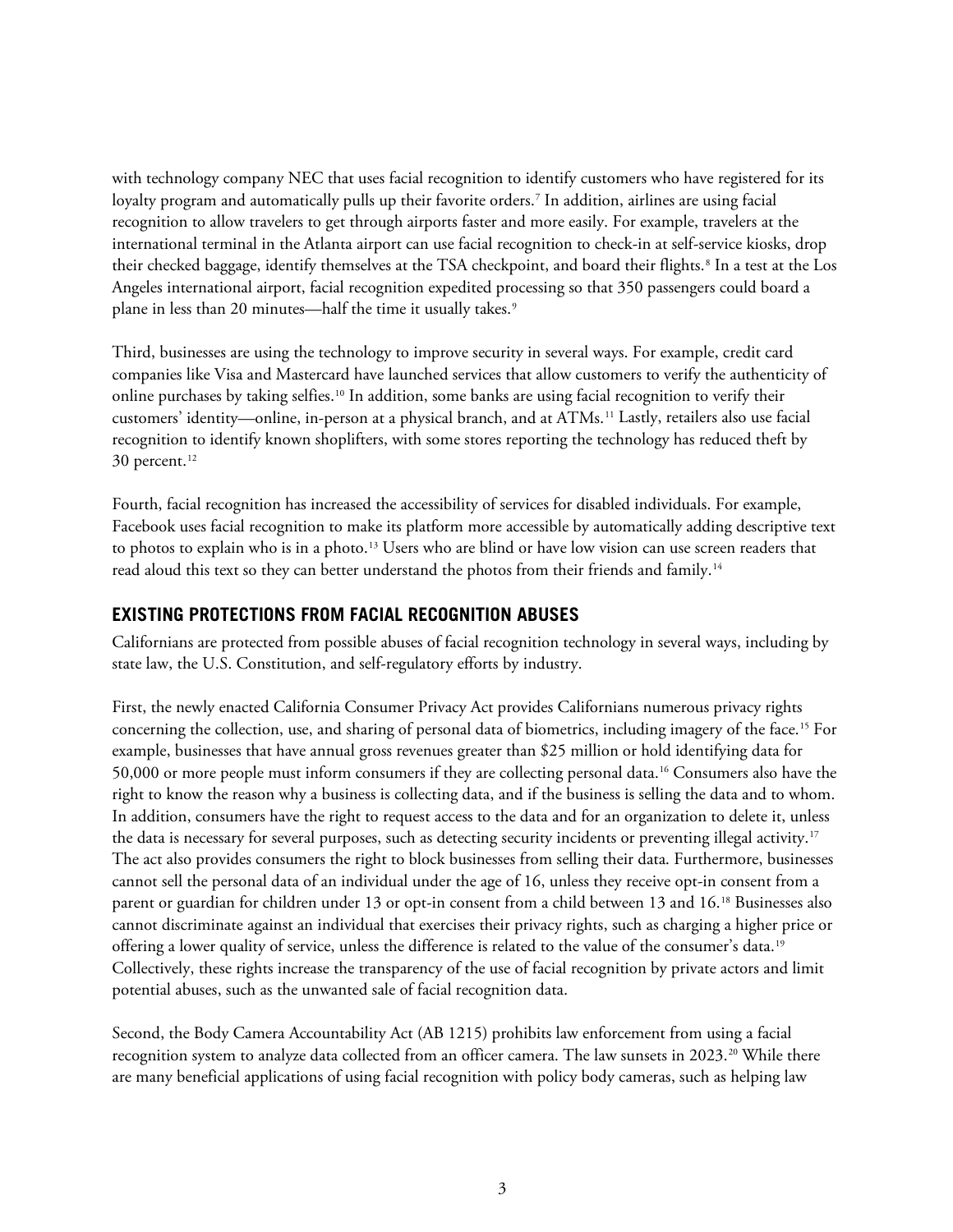enforcement quickly identify individuals on a watch list at a public event, the law makes it much harder to achieve these benefits.<sup>[21](#page-10-0)</sup>

Third, the U.S. Constitution likely protects Californians from law enforcement abusing the technology. For example, the Supreme Court ruled in *Carpenter v. United States* that the government violated an individual's Fourth Amendment rights by receiving cellphone data that revealed a person's location over time without a search warrant.<sup>[22](#page-10-1)</sup> As such, the use of facial recognition technology to surveil an individual for an extended period without a search warrant is likely a violation of the U.S. Constitution. Nonetheless, the Supreme Court ruling in *Katz v. United States* suggests that the government's use of facial recognition using public systems to identify individuals on a limited basis does not violate the Fourth Amendment because an individual's face is open to the public.[23](#page-10-2) In short, the U.S. Constitution sets reasonable limits on the use of facial recognition by law enforcement, and these limits are one reason that fears about the U.S. adopting China-style surveillance measures are unwarranted.

Fourth, the standard of probable cause to make an arrest protects Californians from adverse outcomes that result from the technology falsely matching an individual. For example, the Federal Bureau of Investigation (FBI) has stated it uses the Next Generation Identification System, which includes facial recognition capabilities, for investigative purposes only. The FBI stated it does not use possible matches as the sole basis for an arrest.<sup>[24](#page-10-3)</sup>

Finally, industry has developed voluntary self-regulation and principles to foster the responsible use of the technology. For example, in 2011, the digital signage industry adopted a set of voluntary privacy and transparency guidelines for the use of facial recognition and facial analysis[.25](#page-10-4) This standard offers detailed guidance for how to provide clear and meaningful notice to consumers and under which conditions consumers should be able to opt-in or opt-out of data collection. In 2012, the U.S. Federal Trade Commission (FTC) published a staff report that recommended a series of best practices for business use of facial recognition technology. The report, which was the result of a workshop and eighty public comments, identified numerous best practices, including that companies should establish "appropriate retention and disposal practices for the consumer images and biometric data that they collect." The FTC's recommendations also included that businesses should provide clear notices that they are using facial recognition, provide consumers the opportunity to opt-out of facial recognition use, and that companies should not use the technology to identify anonymous images of an individual without their consent. For example, a company should not use the technology to identify an individual walking to work to learn their identity without the individual being aware.<sup>[26](#page-10-5)</sup>

In addition, in February 2014, the National Telecommunications and Information Administration (NTIA) in the U.S. Department of Commerce launched a multi-stakeholder process on commercial use of facial recognition. In June 2016, a group of stakeholders reached a consensus on a set of best practices that offered guidelines for protecting consumer privacy[.27](#page-10-6) Many of the technology companies that make facial recognition technology have also published their own principles for developing and using the technology. For example, Microsoft's president Brad Smith has outlined six principles—fairness, transparency, accountability, nondiscrimination, notice and consent, and lawful surveillance—that will guide how Microsoft develops and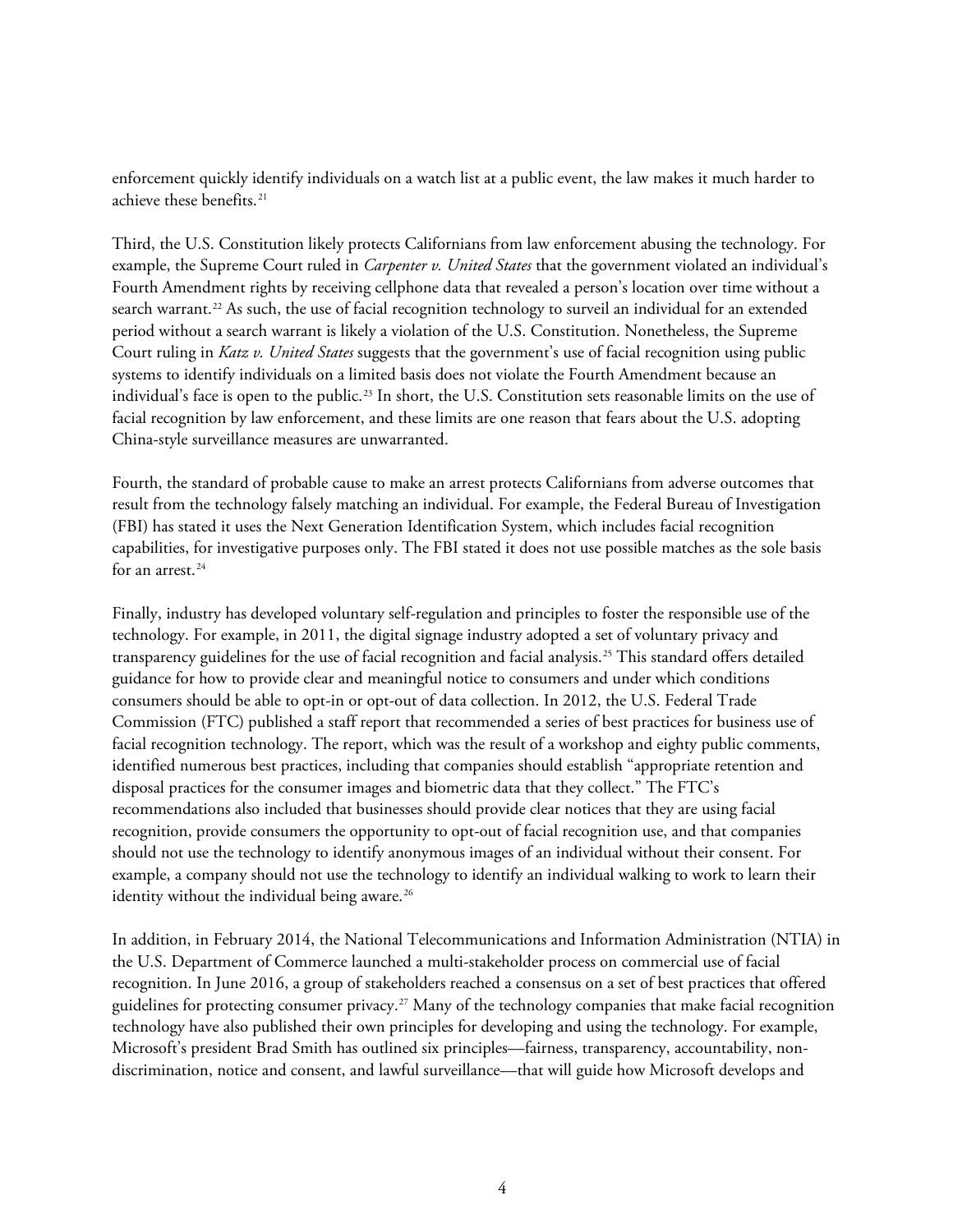deploys facial recognition technology.<sup>[28](#page-10-7)</sup> Amazon likewise has developed guidance for its facial recognition customers, created an acceptable use policy, and published its recommendations for federal legislation.[29](#page-10-8) Indeed, many of the leading facial recognition technology vendors, including Google, RankOne, and Trueface, have released similar principles[.30](#page-10-9) More recently, the U.S. Chamber of Commerce's Technology Engagement Center (C\_TEC), whose members include facial recognition vendors, developers, users, and other stakeholders, drafted a set of policy principles for facial recognition that called for a single national regulatory framework that would promote beneficial uses of the technology while mitigating risks.<sup>[31](#page-11-0)</sup>

## **STEPS TO IMPROVE OVERSIGHT AND ACCOUNTABILITY**

Because of the significant benefits of facial recognition, the potential for police to misuse the technology does not mean government should halt law enforcement's use of it. Instead, it means government should improve oversight of law enforcement's behavior and enact rules where necessary. [32](#page-11-1) Indeed, the goal of any new facial recognition laws should be to prevent harms, not stop the technology's use.[33](#page-11-2) The California State Legislature can and should take the following steps to improve oversight and accountability of facial recognition use by government.

First, the state legislature should require that law enforcement agencies publicly disclose it is using the technology.[34](#page-11-3) While law enforcement agencies should not need to seek approval before using new technology, by publicly disclosing when they are using facial recognition they can alleviate concerns that law enforcement is using the technology without any public knowledge.

Second, the state legislature should require that the California Department of Justice or another relevant agency establish the following policies:

- Performance standards for the facial recognition systems law enforcement procures.<sup>[35](#page-11-4)</sup> These standards could include both overall accuracy rates for facial recognition systems and specific ones for different genders, races, and age groups. Setting minimum performance standards would not only ensure that law enforcement does not procure ineffective technology, but it would also help promote the use of more accurate technology in the private sector.
- Policies for when the government, including law enforcement, can use facial recognition in sensitive environments, such as at protests, schools, and abortion clinics.
- Policies how state government agencies, and their contractors, can acquire and share photos used for facial recognition. The agency should also establish limits on how long images from government-owned camera systems, such as surveillance cameras and body cameras, can store images.<sup>[36](#page-11-5)</sup> These policies can address privacy concerns.

Third, the state legislature should require that law enforcement obtain a warrant to use facial recognition or any technology, such as mobile phones or license plate readers, to track the location of an individual over an extended period of time. [37](#page-11-6) For example, Sen. Mike Lee (R-Utah) and Chris Coons (D-Del) proposed the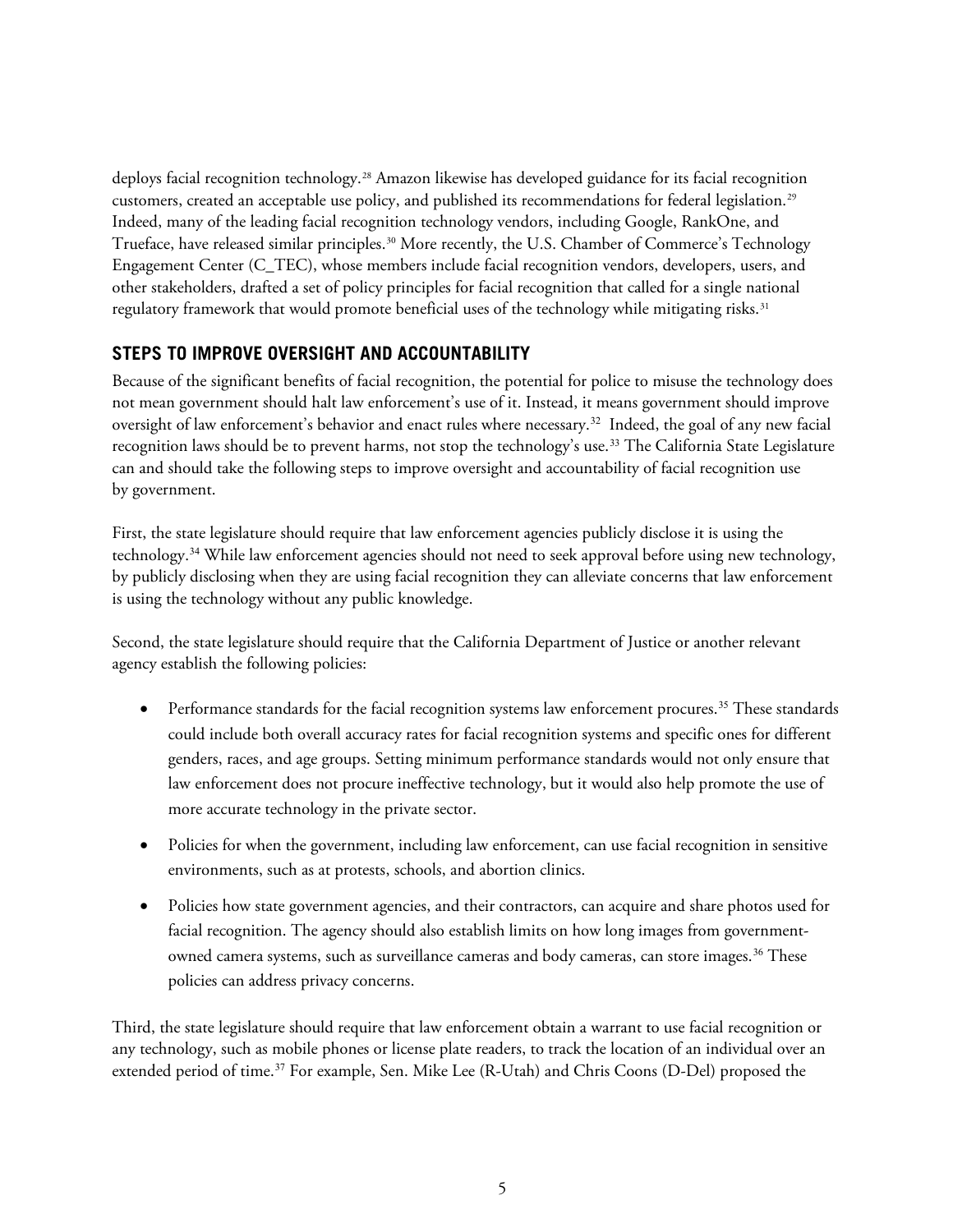Facial Recognition Technology Warrant Act of 2019, which requires that a government agency obtain a court order to use facial recognition technology to track the movements of an individual for more than 72 hours.<sup>[38](#page-11-7)</sup> Similarly, the legislature should require that law enforcement obtain a warrant to access any database that contains detailed geolocation data about individuals.<sup>[39](#page-11-8)</sup> These requirements can alleviate concerns that law enforcement will use facial recognition technologies to engage in mass surveillance.

Fourth, the legislature should require that state and local law enforcement entities have written policies on how they will use the technology. These policies could include who will have access to the technology, how the entity trains individuals on using the technology, and how and when and it will decide to use the technology.[40](#page-11-9) Law enforcement could also detail in its policies how it adds an individual to a state or local watch list, the types of data sources used for images, and data retention policies.<sup>[41](#page-11-10)</sup> Establishing best practices on the types of images law enforcement will use can reduce concerns that law enforcement will use low-quality data that increases the possibility of false matches.<sup>[42](#page-12-0)</sup> In addition, the policies could include an overview of how the law enforcement entity will set confidence thresholds for facial recognition searches. The policies should also detail how the entity will log its searches and how it will track metrics on the success rate of the technology, including the number of times a facial recognition system helped lead to an arrest.<sup>[43](#page-12-1)</sup> In combination, these policies can help ensure law enforcement uses the technology appropriately. [44](#page-12-2)

Fifth, the legislature can establish guardrails for the use of live facial recognition systems, which attempt to match faces in real-time images, such as from closed-circuit television (CCTV) cameras. In such scenarios, the legislature can require that law enforcement only match faces against a database of specific groups of individuals, such as lost children or individuals with outstanding arrest warrants for felonies. [45](#page-12-3) These guardrails could limit the potential that law enforcement uses the technology for widespread surveillance. Law enforcement's written policies on facial recognition could also include a policy for the circumstances under which it would use live facial recognition.

Finally, the legislature should fund training to teach law enforcement how to properly use the technology as well as encourage law enforcement to pilot the technology before implementing it. This training could include educating law enforcement about how to maximize effectiveness, such as by choosing appropriate confidence thresholds and using high-quality reference images. For example, 1-to-many algorithms often make a series of 1-to-1 comparisons against a large number of images in a database. As such, users of the technology may need to employ higher confidence thresholds for 1-to-many searches compared to 1-to-1 searches to reduce the likelihood of falsely matching any two images.<sup>[46](#page-12-4)</sup> In addition, piloting the technology would help law enforcement learn a particular facial recognition systems' strengths and weaknesses and evaluate how it performs in their own communities. For example, law enforcement can use the pilots to learn the appropriate confidence thresholds for different applications depending on the desired false-positive and false-negative rates.

### **WHY CALIFORNIA SHOULD NOT IMPLEMENT A BAN ON FACIAL RECOGNITION**

There are numerous reasons why the California State Legislature should adopt targeted legislation to ensure appropriate and effective use of facial recognition, rather than overreacting by banning the technology, either temporarily or permanently.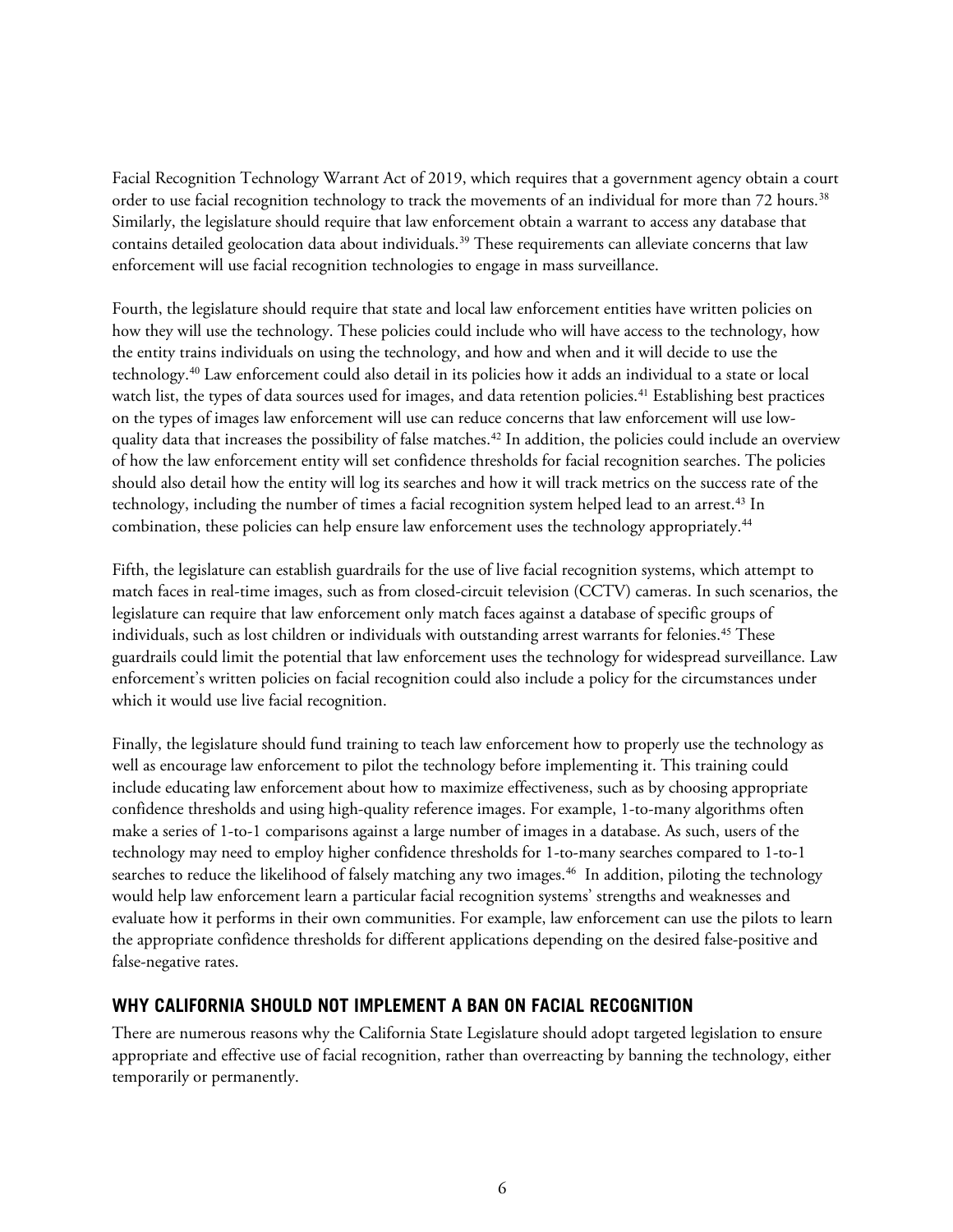First, many critics calling for bans cite misleading research to bolster their claims. For example, the American Civil Liberties (ACLU) has produced two misleading reports that incorrectly suggest facial recognition systems are inaccurate.<sup>[47](#page-12-5)</sup> In the first report, the ACLU used Amazon's Rekognition service to compare mugshot images of criminals to photos of members of the U.S. Congress. The ACLU said that the system had a false-positive rate of five percent.<sup>[48](#page-12-6)</sup> The ACLU performed a similar test using images of California lawmakers, finding that the system falsely matched 20 percent of California lawmakers with criminals.<sup>[49](#page-12-7)</sup> However, in each instance, the ACLU set artificially low confidence thresholds for matching faces to create these results so that many false positives were allowed.<sup>[50](#page-12-8)</sup> Indeed, Amazon has noted that the ACLU's error rates for matching members of the U.S. Congress would have dropped to zero if it had used an appropriate confidence threshold of 99 percent.<sup>[51](#page-12-9)</sup> The ACLU repeated its test for California lawmakers even after Amazon had publicly clarified its position on the appropriate confidence thresholds. Moreover, ACLU has refused to release the data or code used to produce its reports which has allowed its claims to avoid legitimate scrutiny.

Critics also frequently cite studies from MIT Media Lab that tested gender classification systems, rather than facial recognition systems, to imply the latter technology is inaccurate. However, the technologies are different, and the accuracy of one has no bearing on the other, and there are no reports of law enforcement using gender classification systems.<sup>[52](#page-13-0)</sup> Indeed, gender classification tools attempt to classify a person's gender, not match faces. *The New York Times* published an article with the headline blaring "Amazon Is Pushing Facial Technology That a Study Says Could Be Biased" about the MIT Media Lab study.<sup>[53](#page-13-1)</sup> Unfortunately, this confusion has led to critiques of facial recognition by prominent figures. For example, Sen. Ed Markey (D-MA) tweeted that the "Adoption of flawed facial recognition technologies by law enforcement could literally hardwire racial and gender bias into police depts" while linking to *The New York Times* article.[54](#page-13-2)

Second, the National Institute of Standards and Technology (NIST) has found that the best facial recognition systems are extremely accurate. For example, NEC-2, the best 1-to-many algorithm NIST tested in a 2019 report, failed to rank the correct candidate as the most likely match only 0.12 percent of the time when performing a search of a database containing images of 3 million individuals.<sup>[55](#page-13-3)</sup> If an individual used the algorithm to perform 25,000 searches, it would have failed to list the correct individual as the most likely match only 30 times. $56$ 

Third, the best facial recognition systems have no or little bias. For example, a recent NIST report reveals that the most accurate 1-to-many algorithms have "undetectable" differences between demographic groups and that the most accurate 1-to-1 algorithms have low-false positive rates and false-negative rates across most demographic groups.<sup>[57](#page-13-5)</sup> For example, NIST's testing shows that several algorithms maintained true positive and true negative accuracy rates greater than 99 percent for all races and sexes.<sup>[58](#page-13-6)</sup>

Nonetheless, many of the facial recognition algorithms NIST tested did have higher false-positive rates for minorities and women than white males. However, NIST tested nearly 200 algorithms from vendors and labs around the world—it allows anyone to submit an algorithm for testing, including those from labs in China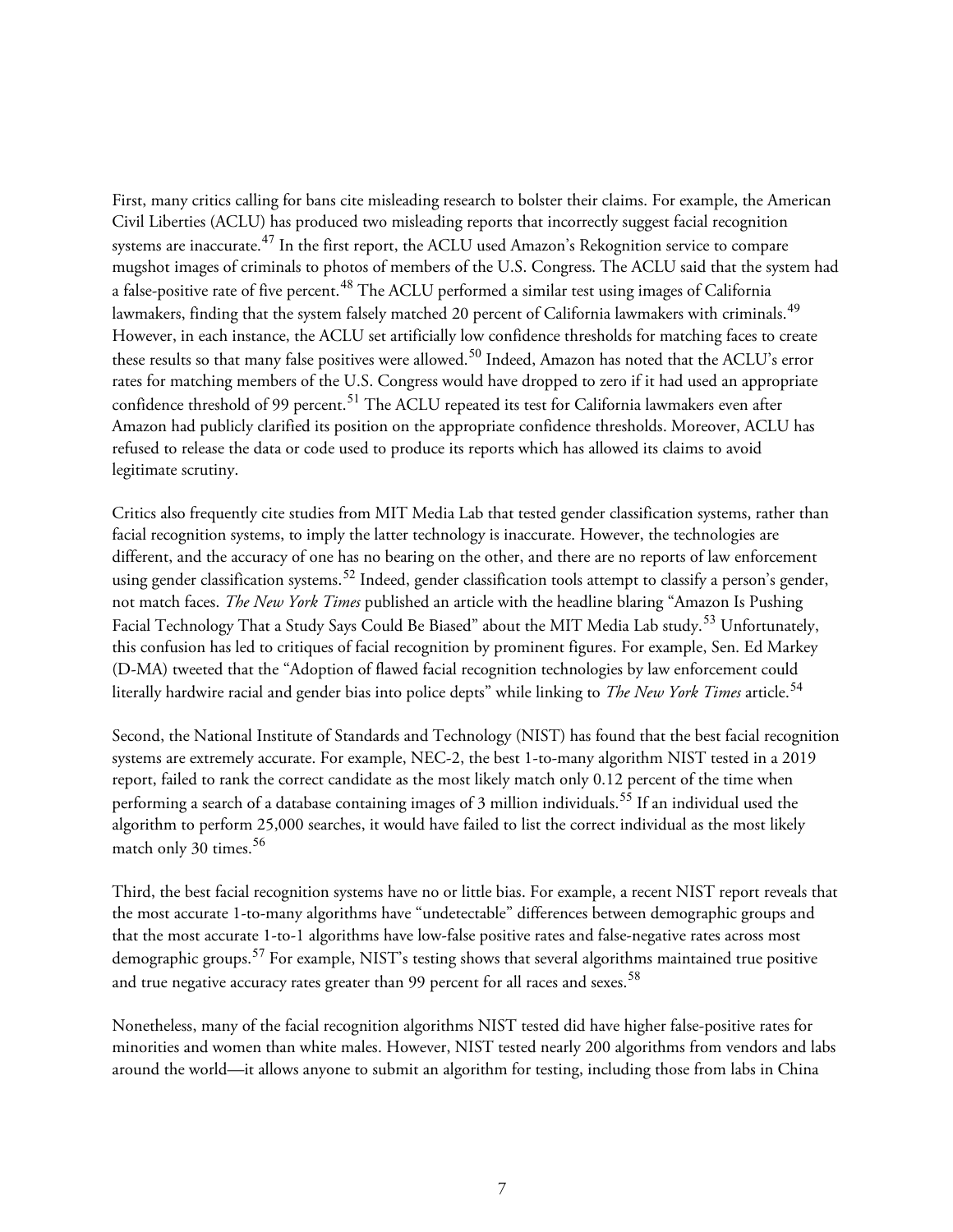that are on the Entity List, which prohibits U.S. firms from selling technology to companies on the list without government approval.<sup>[59](#page-13-7)</sup> As such, it found a wide variance in performance between different algorithms. It is also true that most 1-to-1 algorithms had higher false-negative rates for women than men. But NIST notes that this "is a marginal effect—perhaps 98 percent of women are still correctly verified—so the effect is confined to fewer than 2 percent of comparisons where algorithms fail to verify."<sup>[60](#page-13-8)</sup> Most importantly, however, NIST's testing demonstrated the accuracy and lack of bias of the best-performing algorithms. As such, California's government agencies do not have to procure biased technology.

Fourth, bans can have unintended consequences. For example, San Francisco's ban on government agencies using facial recognition accidentally made it illegal for the city's employees to use city-issued iPhones, which used facial recognition. [61](#page-13-9)

Fifth, the fear of facial recognition technology that has led to calls for bans is similar to claims about other technologies that have not had their fears realized. For example, in the 1960s, many people feared transistors would spell the end of privacy, with miniature electronics used to eavesdrop on private conversations.<sup>[62](#page-14-0)</sup> In the early 2000s, privacy advocates called for bans of radio frequency identification (RFID) chips, which use radio waves to transmit data, in several use cases, including on government identification documents.<sup>[63](#page-14-1)</sup> These advocates warned that stores, governments, and even terrorists would use RFID to track the movements of individuals. For example, the Electronic Frontier Foundation (EFF) argued that a 2005 U.S. State Department proposal to require RFID chips in passports would turn passports into "terrorist beacons," stating "that's precisely what they'll become if we allow the State Department to move ahead with this plan."<sup>[64](#page-14-2)</sup> The fears of stores, governments, or terrorists tracking individuals with RFID never materialized. Moreover, just as transistors did not give rise to widespread eavesdropping, neither will facial recognition lead to pervasive surveillance.<sup>[65](#page-14-3)</sup>

Finally, bans or moratoriums limit the positive uses of facial recognition. Facial recognition has already helped find missing individuals, identify individuals who committed serious crimes, such as armed robbery, and prevent potentially dangerous people, such as sex offenders, from entering school facilities.<sup>[66](#page-14-4)</sup> A ban or moratorium not only limits negative uses of facial recognition but positive uses as well.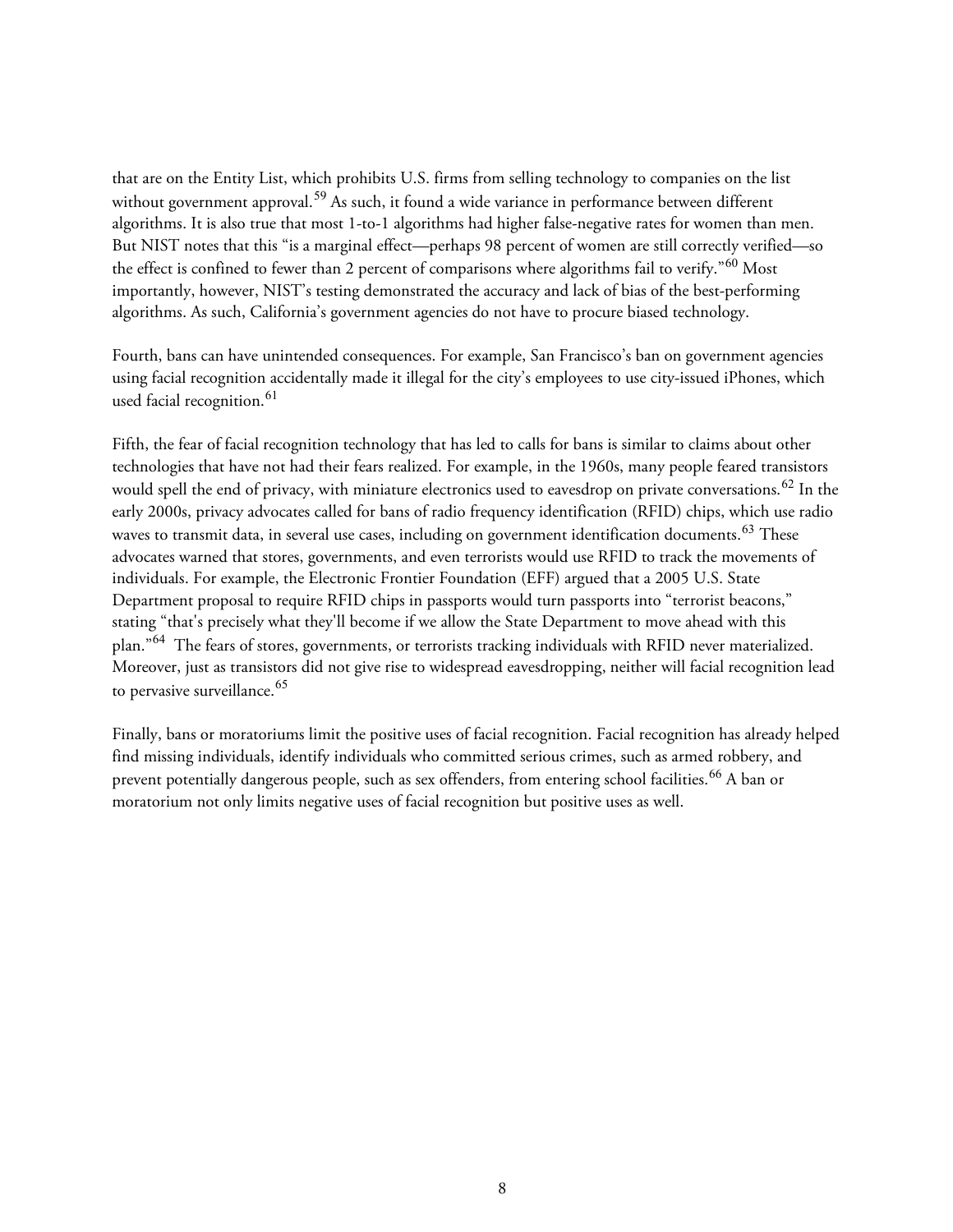#### **REFERENCES**

- <span id="page-8-0"></span>1. Michael McLaughlin and Daniel Castro, "The Critics Were Wrong: NIST Data Shows the Best Facial Recognition Algorithms Are Neither Racist Nor Sexist," (Information Technology and Innovation Foundation, January 27, 2020), https://itif.org/publications/2020/01/27/critics-were-wrong-nist-data-shows-best-facialrecognition-algorithms.
- <span id="page-8-1"></span>2. "Should Government Halt the Use of Facial-Recognition Technology?" *The Wall Street Journal*, February 23, 2020, https://www.wsj.com/articles/should-government-halt-the-use-of-facial-recognition-technology-11582513260.
- <span id="page-8-2"></span>3. Tom Simonite, "How Facial Recognition Is Fighting Child Sex Trafficking," Wired, June 19, 2019, https://www.wired.com/story/how-facial-recognition-fighting-child-sex-trafficking/.
- <span id="page-8-3"></span>4. Jennifer Valentino-DeVries, "How the Police Use Facial Recognition, and Where It Falls Short," *The New York Times*, January 12, 2020, https://www.nytimes.com/2020/01/12/technology/facial-recognition-police.html; Face Facts: Dispelling Common myths Associated with Facial Recognition Technology," Security Industry Association, accessed March 5, 2020, https://www.securityindustry.org/report/face-facts-dispelling-common-myths-associatedwith-facial-recognition-technology/.
- <span id="page-8-4"></span>5. DJ Pangburn, "San Diego's Massive, 7-Year Experiment With Facial Recognition Technology Appears to Be a Flop," Fast Company, January 9, 2020, https://www.fastcompany.com/90440198/san-diegos-massive-7-yearexperiment-with-facial-recognition-technology-appears-to-be-a-flop.
- <span id="page-8-5"></span>6. Chris Adzima, "Using Amazon Rekognition to Identify Persons of Interest for Law Enforcement," AWS Machine Learning Blog, June 15, 2017, https://aws.amazon.com/blogs/machine-learning/using-amazon-rekognition-toidentifypersons-of-interest-for-law-enforcement/.
- <span id="page-8-6"></span>7. "CaliBurger's new kiosk uses facial recognition to take orders," Engadget, December 21, 2017, https://www.engadget.com/2017/12/21/caliburger-face-scan-ordering-kiosk/; http://www2.itif.org/2020 commercial-use-facial-recognition.pdf?\_ga=2.162517758.313082901.1583169240-354924416.1550612241.
- <span id="page-8-7"></span>8. "Delta unveils first biometric terminal in U.S. in Atlanta; next stop: Detroit," Delta, December 13, 2018, https://news.delta.com/delta-unveils-first-biometric-terminal-us-atlanta-next-stop-detroit.
- <span id="page-8-8"></span>9. "Facial-recognition scanners at airports raise privacy concerns," Washington Post, September 15, 2018, https://www.washingtonpost.com/local/trafficandcommuting,/facial-recognition-scanners-at-airports-raiseprivacyconcerns/2018/09/15/a312f6d0-abce-11e8-a8d7-0f63ab8b1370\_story.html.
- <span id="page-8-9"></span>10. "Fighting fraud with a smile," Visa, n.d., https://usa.visa.com/visa-everywhere/security/fighting-fraud-withasmile.html (accessed January 12, 2020) and "Mastercard and BMO make Fingerprint and 'Selfie' Payment Technology a Reality in North America," Mastercard, October 24, 2016, https://newsroom.mastercard.com/pressreleases/mastercardand-bmo-make-fingerprint-and-selfie-payment-technology-a-reality-in-north-america/; Daniel Castro, Hearing on "Facial Recognition Technology (Part III): Ensure Commercial Transparency & Accuracy,"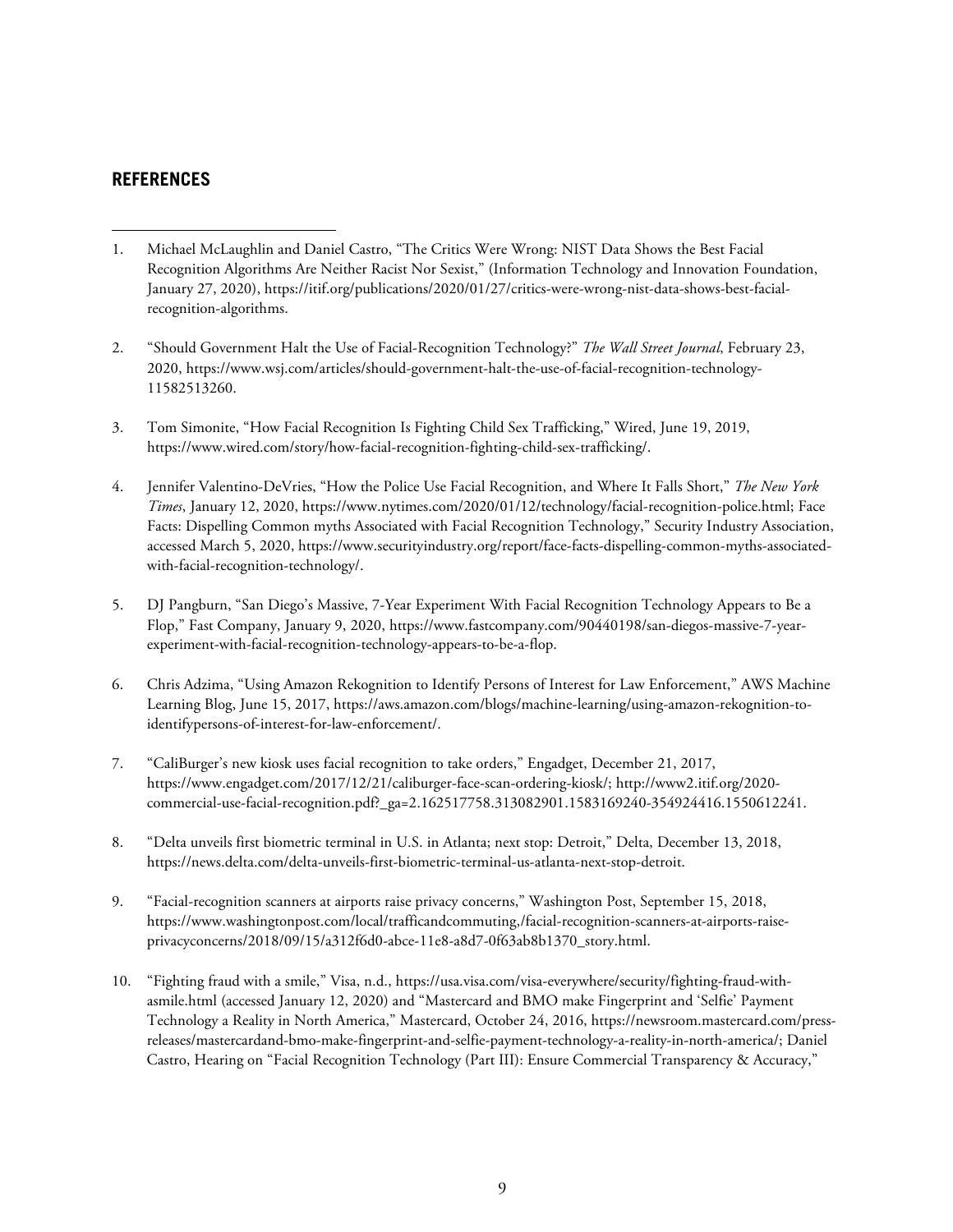(Before the House Committee on Oversight and Reform), January 15, 2020, http://www2.itif.org/2020 commercial-use-facial-recognition.pdf?\_ga=2.162517758.313082901.1583169240-354924416.1550612241.

- <span id="page-9-0"></span>11. Harmon Leon, "How AI and Facial Recognition are Impacting the Future of Banking," Observer, November 12, 2019, https://observer.com/2019/11/trueface-artificial-intelligence-facial-recognition-future-banking/; Daniel Castro, Hearing on "Facial Recognition Technology (Part III): Ensure Commercial Transparency & Accuracy," (Before the House Committee on Oversight and Reform), January 15, 2020, http://www2.itif.org/2020 commercial-use-facial-recognition.pdf?\_ga=2.162517758.313082901.1583169240-354924416.1550612241.
- <span id="page-9-1"></span>12. Leticia Miranda, "Thousands of Stores will Soon Use Facial Recognition, and They Won't Need Your Consent," BuzzFeed News, August 17, 2018, https://www.buzzfeednews.com/article/leticiamiranda/retail-companies-aretestingout-facial-recognition-at; Daniel Castro, Hearing on "Facial Recognition Technology (Part III): Ensure Commercial Transparency & Accuracy," (Before the House Committee on Oversight and Reform), January 15, 2020, http://www2.itif.org/2020-commercial-use-facialrecognition.pdf?\_ga=2.162517758.313082901.1583169240-354924416.1550612241.
- <span id="page-9-2"></span>13. "What is the face recognition setting on Facebook and how does it work?" Facebook, n.d., https://www.facebook.com/help/122175507864081 (accessed January 12, 2020).
- <span id="page-9-3"></span>14. "Facebook's new facial recognition efforts help blind users know exactly who's in photos," Mashable, December 19, 2017, https://mashable.com/2017/12/19/facebook-facial-recognition-blind-users-photos/.
- <span id="page-9-4"></span>15. California Consumer Privacy Act of 2018, Senate Bill No. 1121, https://leginfo.legislature.ca.gov/faces/billTextClient.xhtml?bill\_id=201720180SB1121.
- <span id="page-9-5"></span>16. California Consumer Privacy Act of 2018, Senate Bill No. 1121, https://leginfo.legislature.ca.gov/faces/billTextClient.xhtml?bill\_id=201720180SB1121; "How the New California Privacy Law (CCPA) Handles Facial Recognition," *Calrip*, accessed March 3, 2020, https://www.clarip.com/data-privacy/california-privacy-law-facial-recognition/.
- <span id="page-9-6"></span>17. California Consumer Privacy Act of 2018, Senate Bill No. 1121, https://leginfo.legislature.ca.gov/faces/billTextClient.xhtml?bill\_id=201720180SB1121; "How the New California Privacy Law (CCPA) Handles Facial Recognition," *Calrip*, accessed March 3, 2020, https://www.clarip.com/data-privacy/california-privacy-law-facial-recognition/.
- <span id="page-9-7"></span>18. California Consumer Privacy Act of 2018, Senate Bill No. 1121, https://leginfo.legislature.ca.gov/faces/billTextClient.xhtml?bill\_id=201720180SB1121; "How the New California Privacy Law (CCPA) Handles Facial Recognition," *Calrip*, accessed March 3, 2020, https://www.clarip.com/data-privacy/california-privacy-law-facial-recognition/.
- <span id="page-9-8"></span>19. California Consumer Privacy Act of 2018, Senate Bill No. 1121 (2018), https://leginfo.legislature.ca.gov/faces/billTextClient.xhtml?bill\_id=201720180SB1121; "How the New California Privacy Law (CCPA) Handles Facial Recognition," *Calrip*, accessed March 3, 2020, https://www.clarip.com/data-privacy/california-privacy-law-facial-recognition/.
- <span id="page-9-9"></span>20. The Body Camera Accountability Act, Assembly Bill No. 1215 (2019), https://leginfo.legislature.ca.gov/faces/billTextClient.xhtml?bill\_id=201920200AB1215.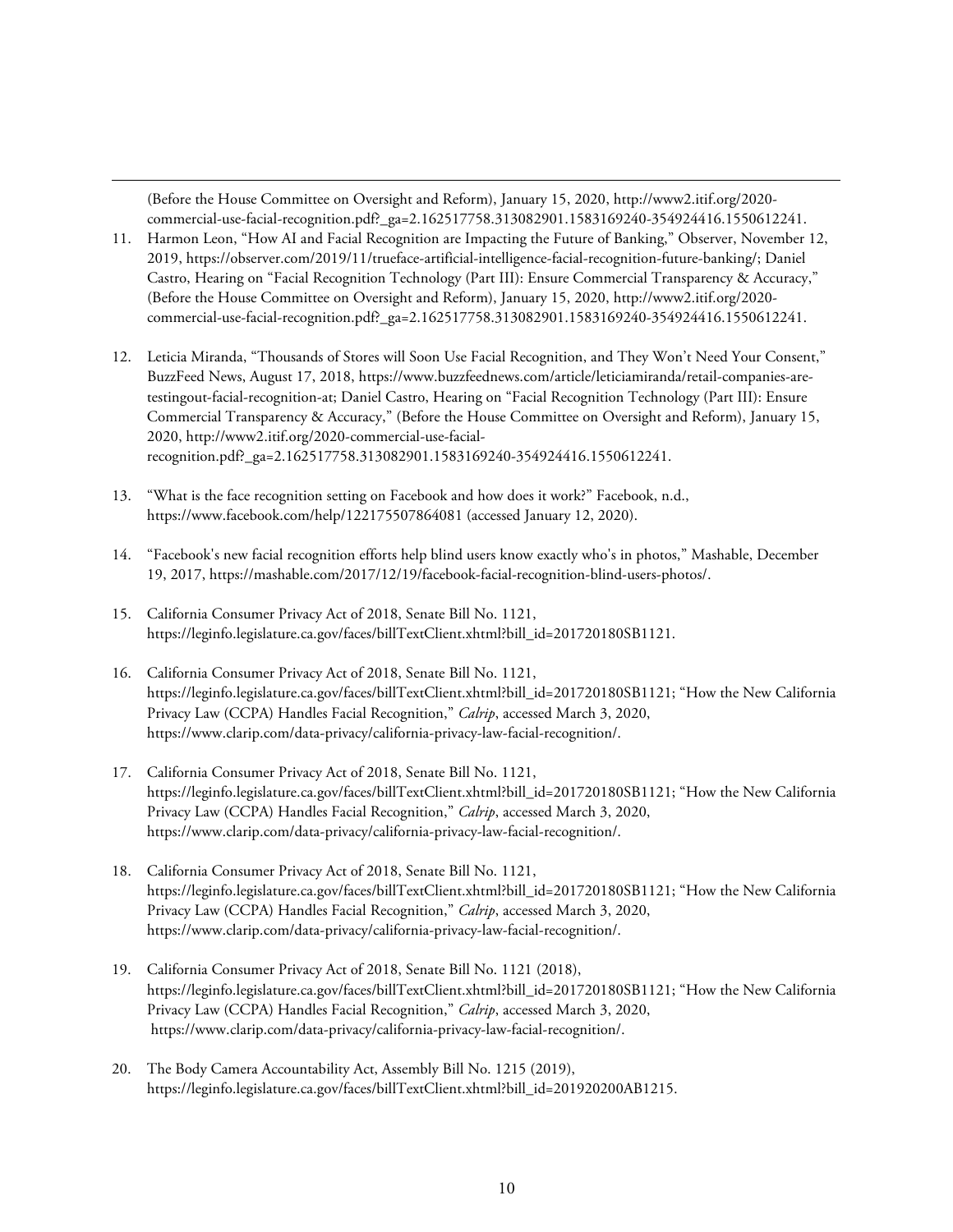- <span id="page-10-0"></span>21. Daniel Castro and Michael McLaughlin, "Banning Facial Recognition in Policy Body Cameras Will make Californian's Less Safe," Information Technology and Innovation Foundation, September 10, 2019, https://itif.org/publications/2019/09/10/banning-facial-recognition-police-body-cameras-will-make-californiansless.
- <span id="page-10-1"></span>22. Kristine Hamann and Rachel Smith, "Facial Recognition Technology: Where Will It Take Us?," American Bar Association, accessed March 3, 2020, https://www.americanbar.org/groups/criminal\_justice/publications/criminaljustice-magazine/2019/spring/facial-recognition-technology/; *Carpenter v. United States,* 138 S. Ct. 2206 (2018).
- <span id="page-10-2"></span>23. Kristine Hamann and Rachel Smith, "Facial Recognition Technology: Where Will It Take Us?," American Bar Association, accessed March 3, 2020, https://www.americanbar.org/groups/criminal\_justice/publications/criminaljustice-magazine/2019/spring/facial-recognition-technology/; *Katz v. United States*, 389 U.S. 347 (1967).
- <span id="page-10-3"></span>24. Kristine Hamann and Rachel Smith, "Facial Recognition Technology: Where Will It Take Us?," American Bar Association, accessed March 3, 2020, https://www.americanbar.org/groups/criminal\_justice/publications/criminaljustice-magazine/2019/spring/facial-recognition-technology/.
- <span id="page-10-4"></span>25. "Digital Signage Privacy Standards," Digital Signage Federation, February 2011, https://www.digitalsignagefederation.org/wp-content/uploads/2017/02/DSF-Digital-Signage-Privacy-Standards-02- 2011-3.pdf.
- <span id="page-10-5"></span>26. "Facing Facts: Best Practices for Common Uses of Facial recognition Technologies," (Washington, DC: U.S. Federal Trade Commission, October 2012), https://www.ftc.gov/sites/default/files/documents/reports/facing-factsbest-practices-common-uses-facial-recognition-technologies/121022facialtechrpt.pdf.
- <span id="page-10-6"></span>27. "Privacy Best Practice Recommendations For Commercial Facial Recognition Use," n.d., https://www.ntia.doc.gov/files/ntia/publications/privacy\_best\_practices\_recommendations\_for\_commercial\_use\_of \_facia l\_recogntion.pdf (accessed January 12, 2020); Daniel Castro, Hearing on "Facial Recognition Technology (Part III): Ensure Commercial Transparency & Accuracy," (Before the House Committee on Oversight and Reform), January 15, 2020, http://www2.itif.org/2020-commercial-use-facialrecognition.pdf?\_ga=2.162517758.313082901.1583169240-354924416.1550612241.
- <span id="page-10-7"></span>28. "Six principles to guide Microsoft's facial recognition work," Microsoft, December 17, 2018, https://blogs.microsoft.com/on-the-issues/2018/12/17/six-principles-to-guide-microsofts-facial-recognition-work/.
- <span id="page-10-8"></span>29. Michael Punke, "Some Thoughts on Facial Recognition Legislation," AWS Machine Learning Blog, February 7, 2019, https://aws.amazon.com/blogs/machine-learning/some-thoughts-on-facial-recognition-legislation/.
- <span id="page-10-9"></span>30. "Our approach to facial recognition," Google, n.d., https://ai.google/responsibilities/facial-recognition/ (accessed January 12, 2020); "Facial Recognition Code of Ethics," Rank One Computing, November 22, 2019, https://blog.rankone.io/2019/11/22/facial-recognition-code-of-ethics/; "The Way Forward: Responsibly Deployed Facial Recognition," Medium, November 20, 2018 https://medium.com/trueface-ai/the-way-forward-responsiblydeployedfacial-recognition-65bf5cc9ed03.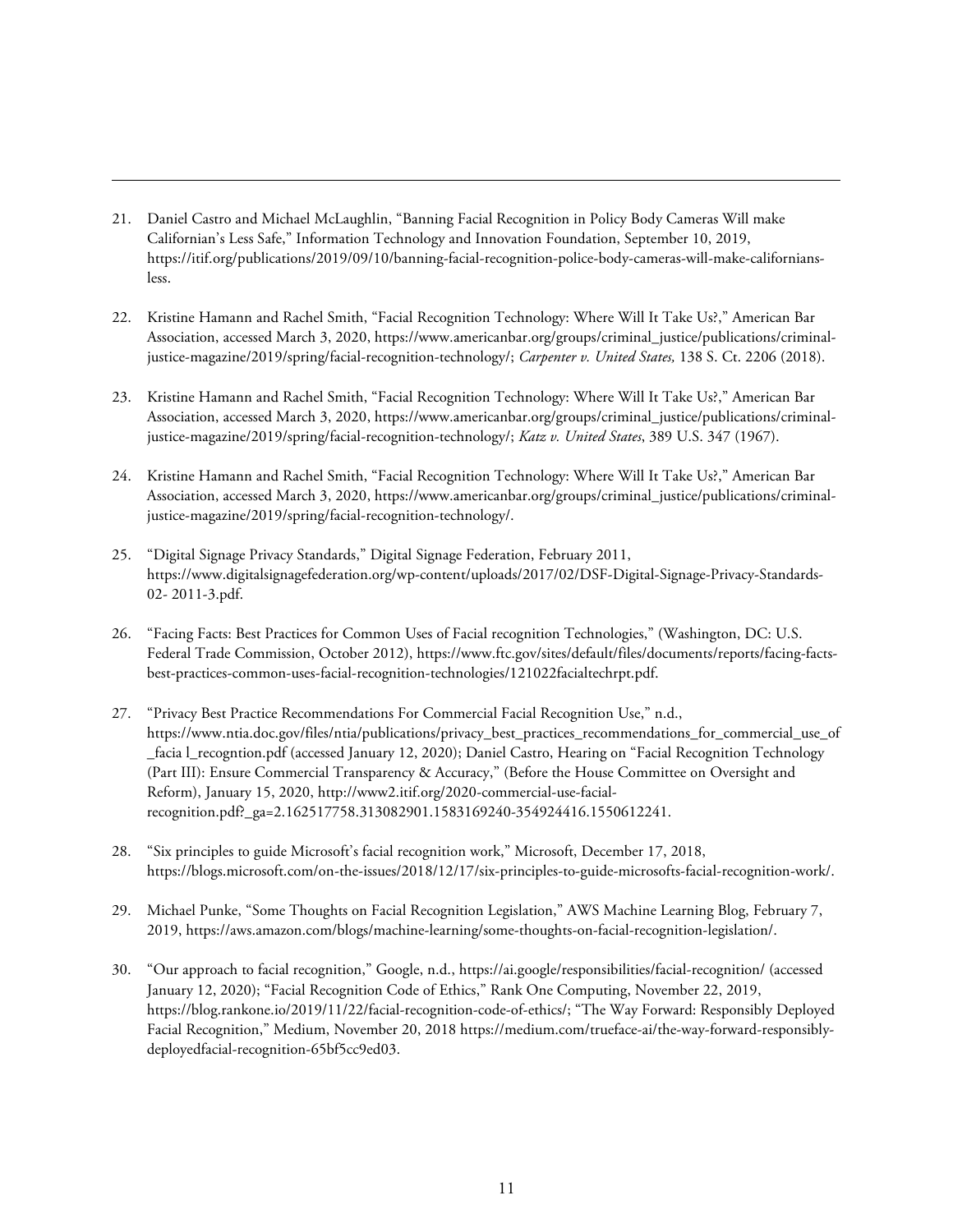- <span id="page-11-0"></span>31. "U.S. Chamber Facial Recognition Policy Principles," C\_TEC, December 5, 2019, https://www.uschamber.com/issue-brief/us-chamber-facial-recognition-policy-principles-0.
- <span id="page-11-1"></span>32. "Should Government Halt the Use of Facial-Recognition Technology?" *The Wall Street Journal*, February 23, 2020, https://www.wsj.com/articles/should-government-halt-the-use-of-facial-recognition-technology-11582513260.
- <span id="page-11-2"></span>33. Daniel Castro, "Connecticut's Facial Recognition Bill: A Model For States?," *Government Technology* , May 31, 2016, https://www.govtech.com/opinion/Connecticuts-Facial-Recognition-Bill-A-Model-for-States.html.
- <span id="page-11-3"></span>34. Daniel Castro, Hearing on "Facial Recognition Technology (Part III): Ensure Commercial Transparency & Accuracy," (Before the House Committee on Oversight and Reform), January 15, 2020, http://www2.itif.org/2020-commercial-use-facial-recognition.pdf?\_ga=2.162517758.313082901.1583169240- 354924416.1550612241.
- <span id="page-11-4"></span>35. "Should Government Halt the Use of Facial-Recognition Technology?" *The Wall Street Journal*, February 23, 2020, https://www.wsj.com/articles/should-government-halt-the-use-of-facial-recognition-technology-11582513260.
- <span id="page-11-5"></span>36. Robert D. Atkinson, "Facial-Recognition Technology: Closer to Utopia Than Dystopia," *Nation Review* , November 25, 2019, https://www.nationalreview.com/2019/11/facial-recognition-technology-closer-to-utopiathan-dystopia/.
- <span id="page-11-6"></span>37. Daniel Castro, Hearing on "Facial Recognition Technology (Part III): Ensure Commercial Transparency & Accuracy," (Before the House Committee on Oversight and Reform), January 15, 2020, http://www2.itif.org/2020-commercial-use-facial-recognition.pdf?\_ga=2.162517758.313082901.1583169240- 354924416.1550612241.
- <span id="page-11-7"></span>38. Facial Recognition Technology Warrant Act of 2019, S.2878, 116th Cong. (2019); https://www.congress.gov/bill/116th-congress/senate-bill/2878/text.
- <span id="page-11-8"></span>39. Daniel Castro, Hearing on "Facial Recognition Technology (Part III): Ensure Commercial Transparency & Accuracy," (Before the House Committee on Oversight and Reform), January 15, 2020, http://www2.itif.org/2020-commercial-use-facial-recognition.pdf?\_ga=2.162517758.313082901.1583169240- 354924416.1550612241.
- <span id="page-11-9"></span>40. Peter Callaghan, "Minnesota Legislature Begins Considering Facial-Recognition Technology Regulations," *MinnPost,* February 3, 2020, https://www.minnpost.com/state-government/2020/02/minnesota-legislature-beginsconsidering-facial-recognition-technology-regulations/; "Understanding Facial Recognition Systems," (San Francisco: Partnership on AI, February 19, 2020), https://www.partnershiponai.org/facial-recognition-systems/.
- <span id="page-11-10"></span>41. "Understanding Facial Recognition Systems," (San Francisco: Partnership on AI, February 19, 2020), https://www.partnershiponai.org/facial-recognition-systems/; Daniel Castro, "Statement to the House Committee Statement to the House Committee on Oversight and Reform Regarding Facial Recognition and Civil Liberties," (Information Technology and Innovation Foundation), May 21, 2019, http://www2.itif.org/2019-itif-facialrecognition-letter-final.pdf?\_ga=2.225391448.313082901.1583169240-354924416.1550612241.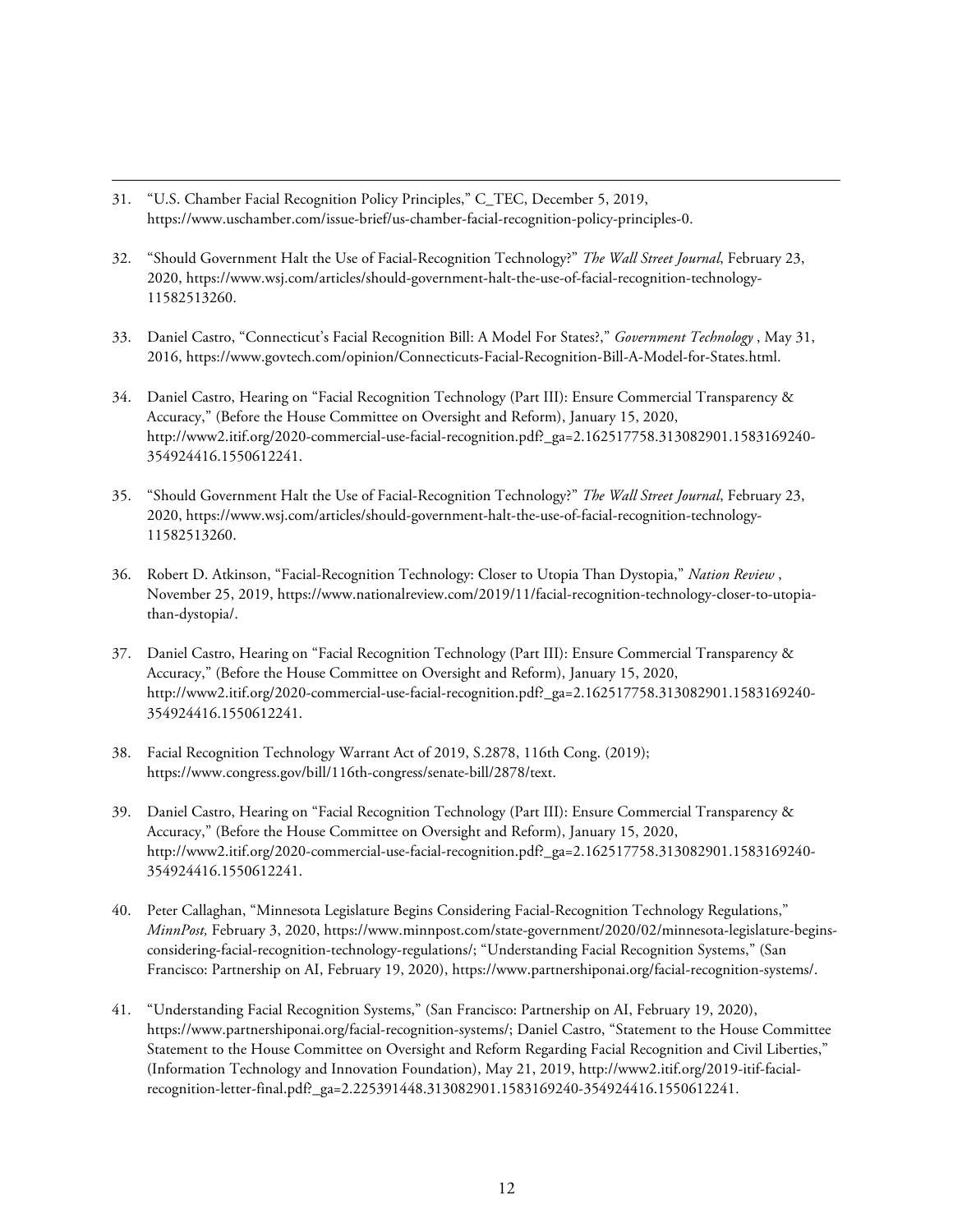- <span id="page-12-0"></span>42. Clare Garvie, "Garbage in, Garbage Out," (Georgetown Law Center on Privacy and Technology, May 16, 2019), https://www.flawedfacedata.com.
- <span id="page-12-1"></span>43. "Understanding Facial Recognition Systems," (San Francisco: Partnership on AI, February 19, 2020), https://www.partnershiponai.org/facial-recognition-systems/.
- <span id="page-12-2"></span>44. Daniel Castro and Michael McLaughlin, "Banning Facial Recognition in Policy Body Cameras Will make Californian's Less Safe," Information Technology and Innovation Foundation, September 10, 2019, https://itif.org/publications/2019/09/10/banning-facial-recognition-police-body-cameras-will-make-californiansless.
- <span id="page-12-3"></span>45. Daniel Castro and Michael McLaughlin, "Banning Facial Recognition in Policy Body Cameras Will make Californian's Less Safe," Information Technology and Innovation Foundation, September 10, 2019, https://itif.org/publications/2019/09/10/banning-facial-recognition-police-body-cameras-will-make-californiansless; Patrick Grother, Mei Ngan, and Kayee Hanaoka, Face Recognition Vendor Test (FRVT) Part 3: Demographic Effects (Washington, DC: National Institute of Standards and Technology, December 2019), https://nvlpubs.nist.gov/nistpubs/ir/2019/NIST.IR.8280.pdf.
- <span id="page-12-4"></span>46. Patrick Grother, Mei Ngan, and Kayee Hanaoka, Face Recognition Vendor Test (FRVT) Part 3: Demographic Effects (Washington, DC: National Institute of Standards and Technology, December 2019), https://nvlpubs.nist.gov/nistpubs/ir/2019/NIST.IR.8280.pdf.
- <span id="page-12-5"></span>47. Daniel Castro, Hearing on "Facial Recognition Technology (Part III): Ensure Commercial Transparency & Accuracy," (Before the House Committee on Oversight and Reform), January 15, 2020, http://www2.itif.org/2020-commercial-use-facial-recognition.pdf?\_ga=2.162517758.313082901.1583169240- 354924416.1550612241.
- <span id="page-12-6"></span>48. Ryan Suppe, "Amazon's Facial Recognition Tool Misidentified 28 Members of Congress in ACLU Test," *USA Today*, July 30, 2018, https://www.usatoday.com/story/tech/2018/07/26/amazon-rekognition-misidentified-28 members-congress-aclu-test/843169002/; Daniel Castro and Michael McLaughlin, "Banning Police Use of Facial Recognition Would Undercut Public Safety," (Information Technology and Innovation Foundation, July 30, 2018), https://itif.org/publications/2018/07/30/banning-police-use-facial-recognition-would-undercut-publicsafety.
- <span id="page-12-7"></span>49. Madeleine Gregory, "Amazon's Facial Recognition Misidentified 1 in 5 California Lawmakers as Criminals," *Vice*, August 13, 2019, https://www.vice.com/en\_us/article/ne8wa8/amazons-facial-recognition-misidentified-1-in-5 california-lawmakers-as-criminals.
- <span id="page-12-8"></span>50. Daniel Castro and Michael McLaughlin, "Banning Facial Recognition in Policy Body Cameras Will make Californian's Less Safe," Information Technology and Innovation Foundation, September 10, 2019, https://itif.org/publications/2019/09/10/banning-facial-recognition-police-body-cameras-will-make-californiansless.
- <span id="page-12-9"></span>51. Matt Wood, "Thoughts on Machine Learning Accuracy," AWS Machine Learning Blog, July 27, 2018, [https://aws.amazon.com/blogs/machine-learning/thoughts-on-machine-learning-accuracy/.](https://aws.amazon.com/blogs/machine-learning/thoughts-on-machine-learning-accuracy/)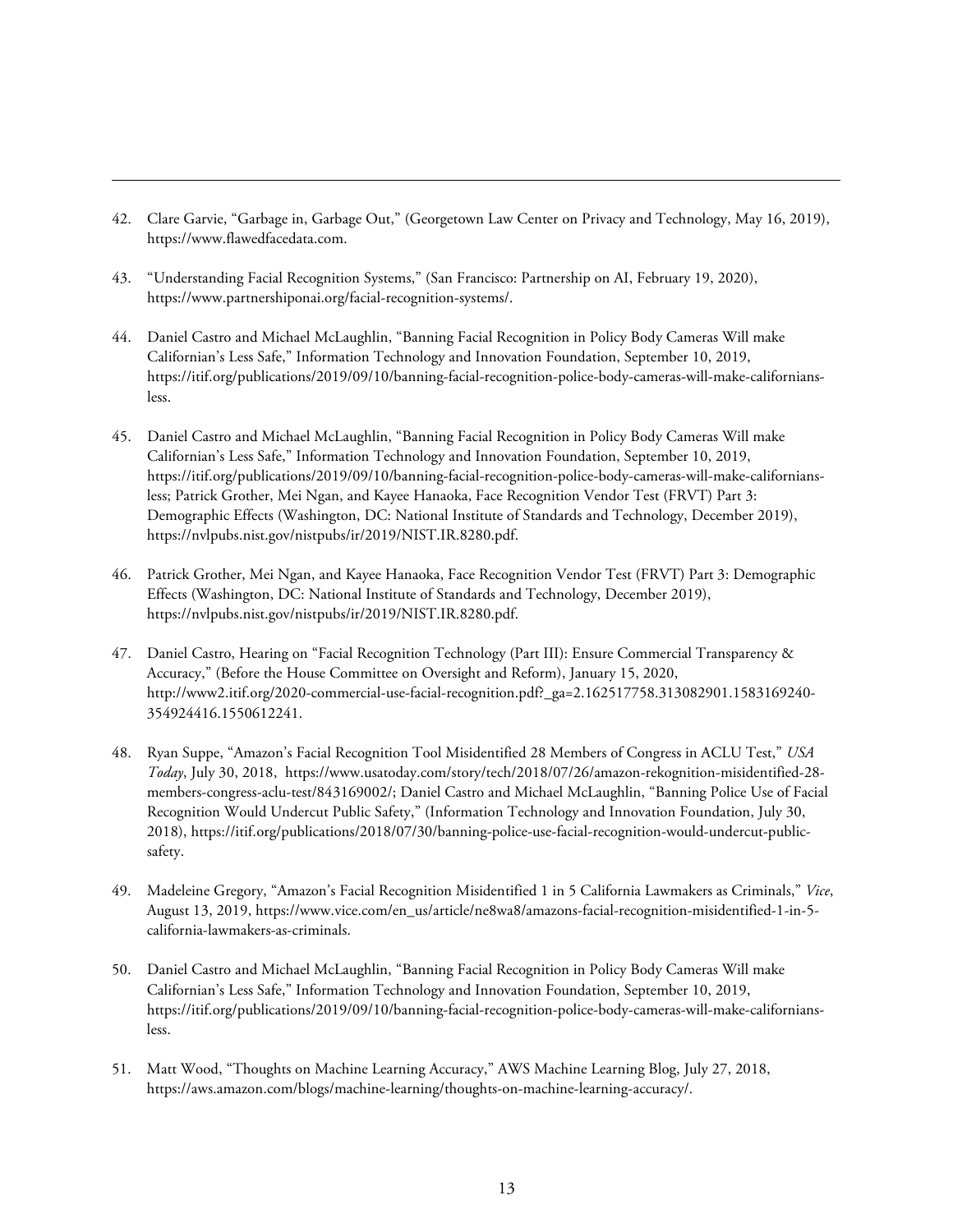- <span id="page-13-0"></span>52. Daniel Castro, "Note to Press: Facial Analysis Is Not Facial Recognition," Information Technology and Innovation Foundation, January 27, 2019, https://itif.org/publications/2019/01/27/note-press-facial-analysis-notfacial-recognition; Patrick Grother, Mei Ngan, and Kayee Hanaoka, *Face Recognition Vendor Test (FRVT) Part 3: Demographic Effects* (Washington, DC: National Institute of Standards and Technology, December 2019), [https://nvlpubs.nist.gov/nistpubs/ir/2019/NIST.IR.8280.pdf.](https://nvlpubs.nist.gov/nistpubs/ir/2019/NIST.IR.8280.pdf#page=6)
- <span id="page-13-1"></span>53. Natasha Singer, "Amazon is Pushing Facial Technology That a Study Says Could Be Biased," *The New York Ti*<https://www.nytimes.com/2019/01/24/technology/amazon-facial-technology-study.html>
- <span id="page-13-2"></span>54. Daniel Castro, "Note to Press: Facial Analysis Is Not Facial Recognition," Information Technology and Innovation Foundation, January 27, 2019, https://itif.org/publications/2019/01/27/note-press-facial-analysis-notfacial-recognition.
- <span id="page-13-3"></span>55. Patrick Grother, Mei Ngan, and Kayee Hanaoka, Face Recognition Vendor Test (FRVT) Part 2: Identification (Washington, DC: National Institute of Standards and Technology, September 2019), https://www.nist.gov/system/files/documents/2019/09/11/nistir\_8271\_20190911.pdf.
- <span id="page-13-4"></span>56. Michael McLaughlin and Daniel Castro, "The Critics Were Wrong: NIST Data Shows the Best Facial Recognition Algorithms Are Neither Racist Nor Sexist," (Information Technology and Innovation Foundation, January 27, 2020), https://itif.org/publications/2020/01/27/critics-were-wrong-nist-data-shows-best-facialrecognition-algorithms.
- <span id="page-13-5"></span>57. Michael McLaughlin and Daniel Castro, "The Critics Were Wrong: NIST Data Shows the Best Facial Recognition Algorithms Are Neither Racist Nor Sexist," (Information Technology and Innovation Foundation, January 27, 2020), https://itif.org/publications/2020/01/27/critics-were-wrong-nist-data-shows-best-facialrecognition-algorithms.
- <span id="page-13-6"></span>58. These algorithms include visionlabs-007 and everai-paravision-003; Patrick Grother, Mei Ngan, and Kayee Hanaoka, Face Recognition Vendor Test (FRVT) Part 2: Identification (Washington, DC: National Institute of Standards and Technology, September 2019), 47, https://www.nist.gov/system/files/documents/2019/09/11/nistir\_8271\_20190911.pdf.
- <span id="page-13-7"></span>59. Michael McLaughlin and Daniel Castro, "The Critics Were Wrong: NIST Data Shows the Best Facial Recognition Algorithms Are Neither Racist Nor Sexist," (Information Technology and Innovation Foundation, January 27, 2020), https://itif.org/publications/2020/01/27/critics-were-wrong-nist-data-shows-best-facialrecognition-algorithms; "U.S. to Blacklist Chinese Artificial-Intelligence Companies," *Associated Press*, October 7, 2019, https://www.marketwatch.com/story/us-to-blacklist-chinese-artificial-intelligence-companies-2019-10-07.
- <span id="page-13-8"></span>60. National Institute of Standards and Technology, Ongoing Face Recognition Vendor Test (FRVT) (part 3: demographic effects, annex 15: genuine and imposter score distributions for United States mugshots, 19), https://pages.nist.gov/frvt/reports/demographics/annexes/annex\_15.pdf#20.
- <span id="page-13-9"></span>61. Tom Simonite, "It's Hard to Ban Facial Recognition Tech in the iPhone Era," *Wired*, December 19, 2019, https://www.wired.com/story/hard-ban-facial-recognition-tech-iphone/.